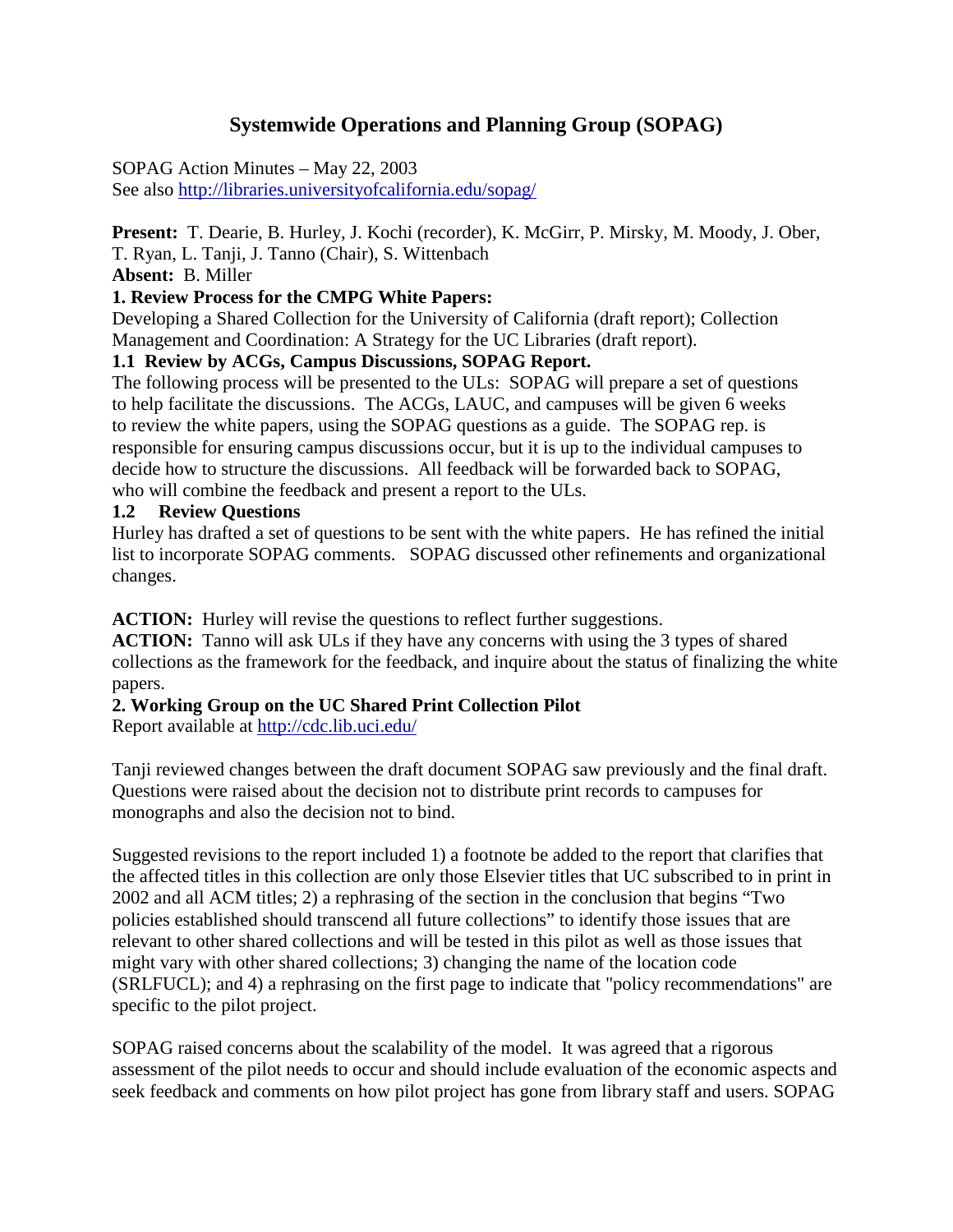further recommends that CDC be the advisory, oversight, and evaluation group for the pilot project.

**ACTION:** Tanji will take the revisions back to CDC.

**ACTION:** Tanno will charge CDC to be the advisory and oversight group for the implementation of the pilot project.

**ACTION:** After revision, Tanno will widely distribute the final report for informational purposes.

## **3. Government Information Task Force**

SOPAG discussed the Government Information Task Force report. Mirsky mentioned that there are some opportunities for UC to influence some of the perceived and real barriers that impact how we manage federal and state government document collections.

**ACTION:** Tanno will send out the report for review by ACGs with feedback due by mid-/late July.

**ACTION:** In alignment with recommendation #2 of the report, Tanno will ask the Task Force to draft an implementation steering committee charge that will address scope and timeframe. **ACTION:** Mirsky will ask L. Kennedy how we communicate with other California depositories regarding local documents that aren't in the University of California, e.g., Stanford or CSU campuses.

## **4. Task Force on Visual Resources**

Report available at<http://libraries.universityofcalifornia.edu/sopag/vrtf/>

Ober has sent L. Farley the questions from the last SOPAG meeting and is awaiting a reply.

Hurley asked about the intent of CDL in regards of the CDL Image Demonstrator project. If the intent is to make it a service (instead of only an internal project), then should we investigate building a pilot project based on the recommendations of the Task Force using the Image Demonstrator.

**ACTION:** Ober will talk to Farley and ask the TF to respond to the SOPAG questions by revising the report. He also will ask Farley for an estimated delivery date of the revised report. **5. Systemwide Library Planning** 

# **5.1. UC Libraries Website—Update**

Tanno reported that he is receiving responses from ACGs in regards to the questions he sent about ACG websites. CDL will be able to secure a domain name that ends with .edu (i.e., libraries.universityofcalifornia.edu).

## **6. Report on CDL-Related Items**

Ober directed attention to the May CDL report from Greenstein to the other ULs. It includes an announcement about an initiative with UC-based herbaria to encourage their production of more online content, and reports developments in discussions with UMI and graduate deans about maintaining digital dissertations locally.

# **6.1. Melvyl Transition**

CDL has received over 400 comments/feedbacks that are being answered personally by CDL staff. The questions/answers are being used to build FAQs for Melvyl-T. Training at all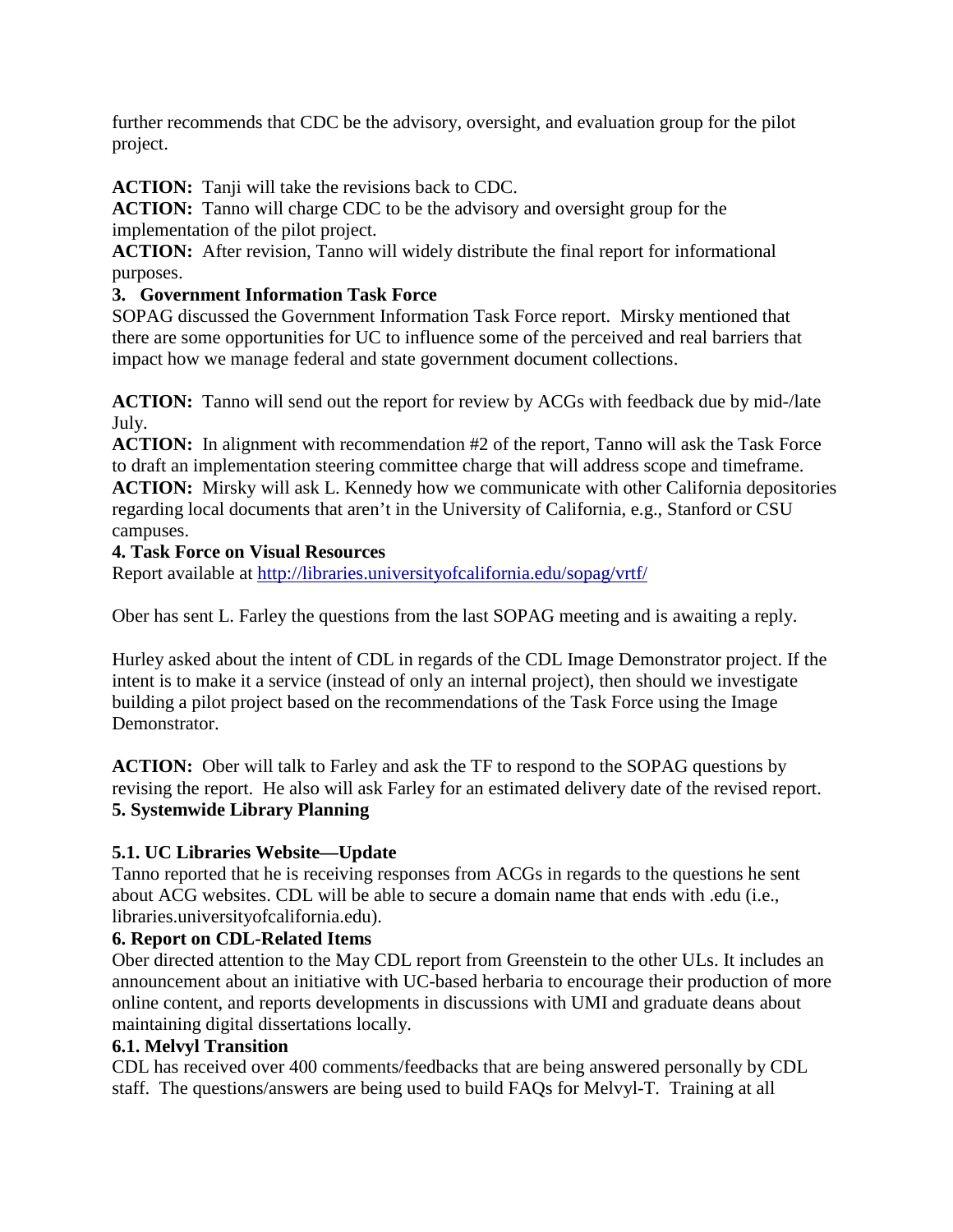campuses is almost completed. Many of the problems that turned up during stress test have been fixed. In particular, the "server busy" problems have been resolved.

Hurley reports that migration is going better than could be expected and that CDL staff should be commended for their efforts.

The music librarians have identified a problem with the way uniformed titles sort and display in Melvyl-T. A memo to SOPAG is being drafted that outlines the problem in more detail and offers possible solutions.

### **6.2. SFX Update**

Training has been completed in the North and the South and has gone well.

### **6.3 CBS/Request/Desktop Delivery--Update**

### **Request:**

CDL is doing the necessary programming to remove limits on Request. The changes should be in production by July 1.

### **CBS/VDX**

A live test between 2 campuses (UCLA and UCSB) will take place on June 10.

In regards to the issue of duplicate Requests being placed by the same patron, M. Health reports that 8% of Requests are duplicates. Reasons for duplicates (in order of frequency):

- Multiple records in Melvyl
- Multiple records in results sets
- People hitting submit button multiple times

Currently OCLC does de-dup these types of Requests, but the current version of VDX does not. It would take CDL  $1 - 1 \frac{1}{2}$  months of programming effort to solve the problem. VDX is working on a solution and has said it will resolve the problem by the end of the calendar year. CDL recommends that we wait for VDX's solution.

SOPAG acknowledges that there will be an increase on staff workload on a temporary basis until VDX de-dups like OCLC and that there will be no OCLC cost savings until everyone switches.

**ACTION:** SOPAG will inform the ULs of the issues surrounding VDX.

**ACTION:** SOPAG reps should encourage campuses to test VDX.

**ACTION:** SOPAG endorses CDL's recommendation to wait for VDX's solution but asks to be notified if the VDX date slips.

### **6.4 Digital Content Contract Breach Procedures**

Over the past few months, there have been instances when vendors have informed us we are in breach of contract. CDL has developed instructions and procedures around breach of contact.

Concerns were raised that the document errs on the side of monitoring usage and requires libraries to identify all suspicions of breach in addition to known breaches. It should be made clear that documenting as outlined must be done for breaches reported by a vendor, and that otherwise the document serves as guidelines for breach procedures. The form could also be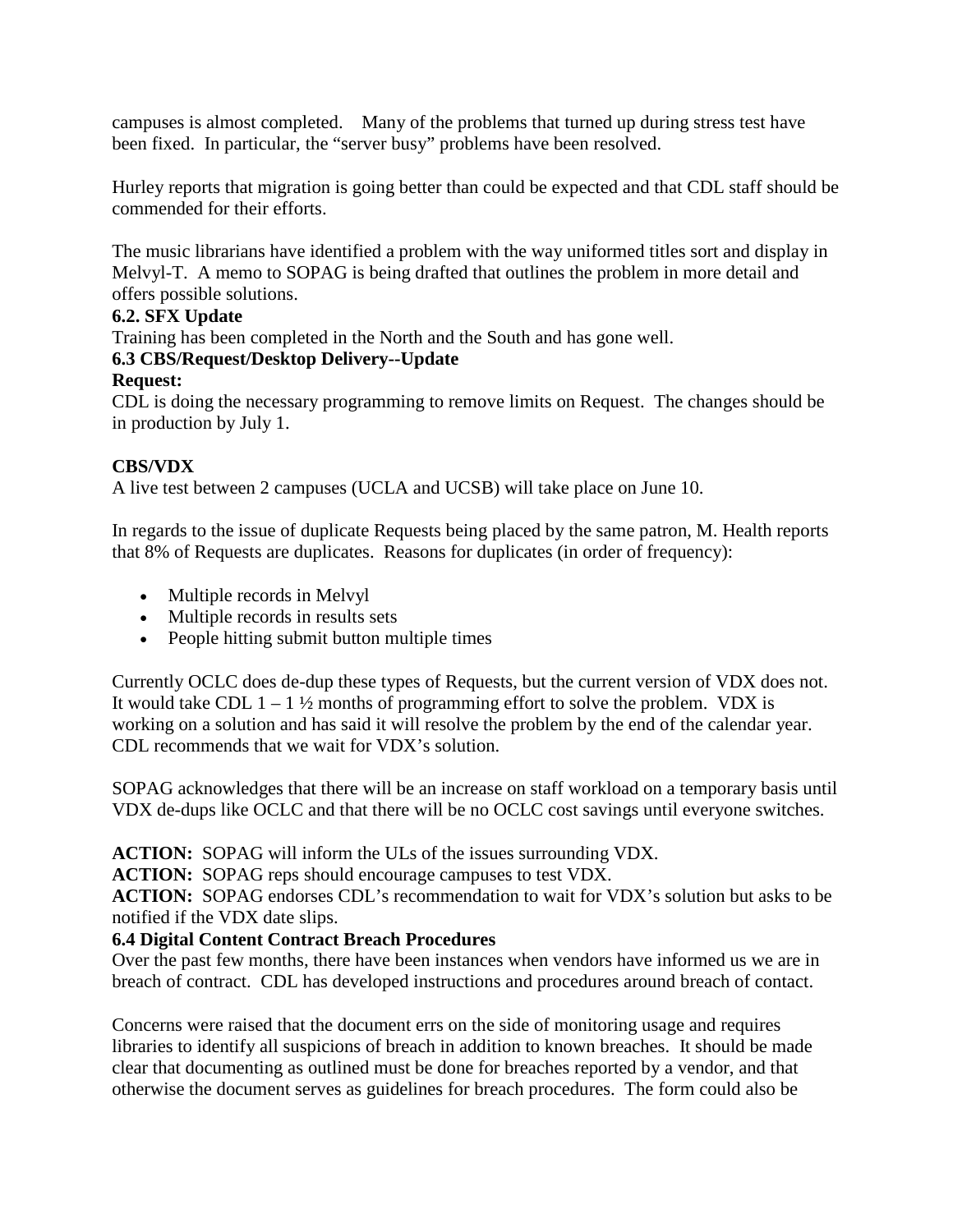streamlined (amount of information to be collected seems excessive), and revised for adaptation for local procedures. Further discussion and experience may reveal a need to develop different procedures for the different types of breaches (e.g., discovered by us, discovered by vendor, breach by vendor, etc.).

## **ACTION:** Ober will take comments back to CDL for document revision.

## **7. AIM—Ongoing Discussion**

Ober reported that there was much discussion about access integration at the DLF forum. He and others shared anecdotal evidence that the AIM report is being used and referenced in project design and development within the UC libraries.

## **8. All Campus Groups—Update**

# **8.1 CDC**

CDL has had preliminary discussions with JSTOR about the possibility of UC creating a dark archive of JSTOR print.

## **8.2 HOTS**

HOTS has developed a flowchart of the Shared Cataloging Program Advisory/Policy Structure.

**ACTION:** Miller will ask HOTS to share the chart with SOPAG.

## **8.3 LPL**

LPL is developing a privacy website for the public based on the information provided on the SOPAG Task Force website.

UCB is hosting a workshop lead by the LPL liaison and legal counsel on the Patriot Act and have invited other campuses.

**ACTION:** Kochi will find out if Melvyl-T is using the draft privacy policy. Kochi will also find out if campuses have begun privacy audits.

# **8.4 LTAG**

LTAG has provided preliminary information on teleconferencing.

LTAG has also developed list of enhancements for the Ariel software. The document has been shared with RSC and M. Heath, and they will help prioritize the items.

# **8.5 RSC**

The RSC Steering Group is working on revision of the charge for a group to explore a UC resource sharing code. The Steering Group will write the mission and outline policies and issues to be explored and will give to SOPAG for review.

An election for new chair is taking place, and the results will be reported to SOPAG next month. **9. Review of Progress on SOPAG Activities** 

**ACTION:** Kochi will update the SOPAG Activities list developed by A. Bunting and coordinate with G. Lawrence.

## **10. SOPAG Meetings**

June meeting will be a conference call (time to be determined).

**ACTION:** Tanno will arrange the conference call.